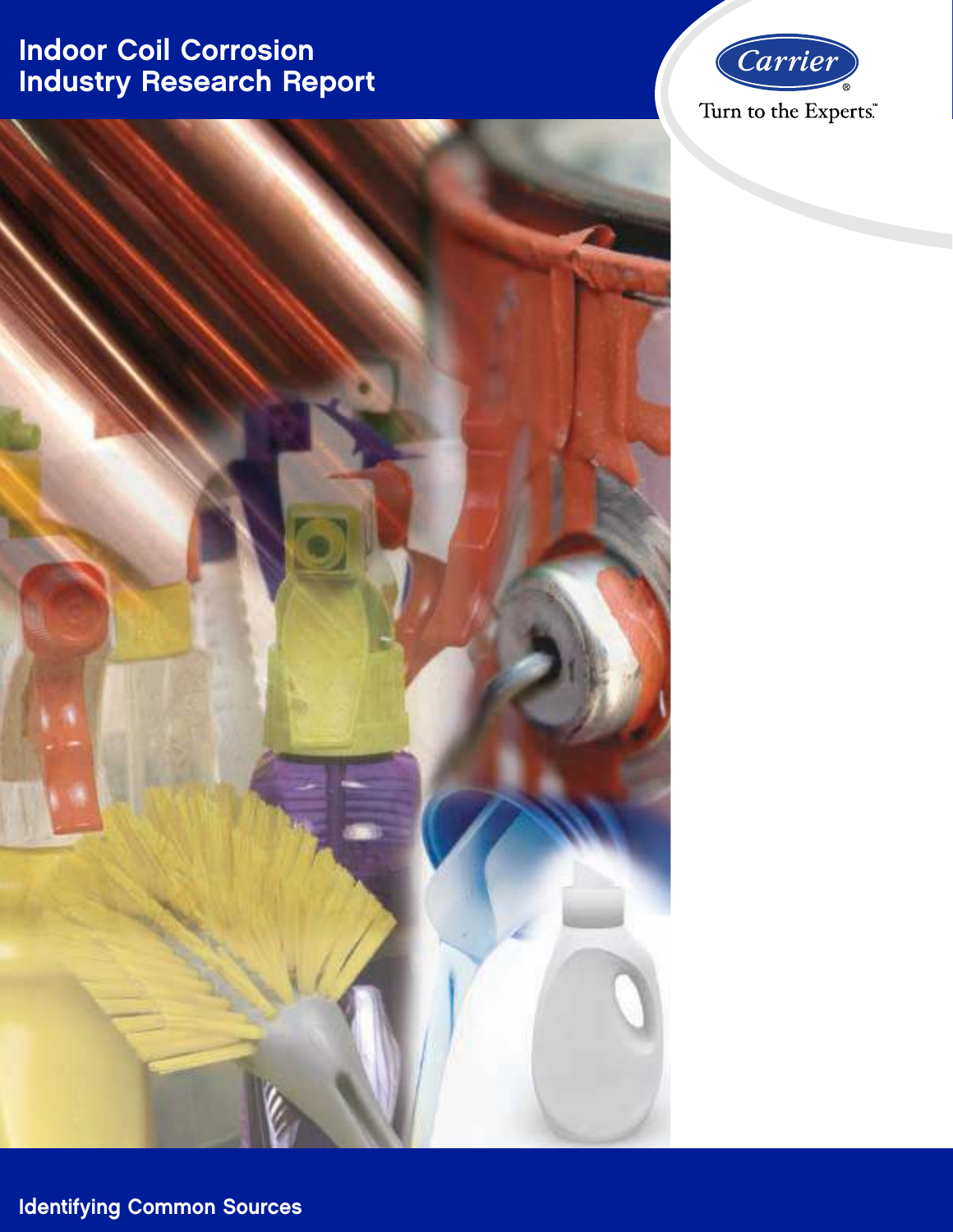Indoor coil corrosion failures are an issue in the HVAC industry today. Although the occurrence rate of these failures is low nationwide, some geographic areas have experienced higher incidence rates. For instance, some homes experience multiple failures while those around them have none. Failures are typically characterized by leaks that form in the fin pack area of the coil after one to four years of installation and use.

This issue exists industry-wide. A competitive study has shown identical corrosion failure leaks in all coil brands investigated. The photos at right show magnified tubing cross-sections from failed coils. The progression of the corrosion is from the exterior of the tube inward, eating away at the copper, until penetration occurs and a leak results.<sup>1</sup> Due to the corrosion process, some photos look better than others, but all corroded through the tube causing a leak at that point. All coils failed in the time period characteristic of such a failure.

## Introduction **Fin Pack Leaks** – Formicary Corrosion

























### Manufacturers represented in photos:

- ADP
- Airpro (Coleman)
- American Standard
- Aspen
- Carrier
- Goodman
- ICP
- Janitrol
- Rheem
- Superior
- Trane
- York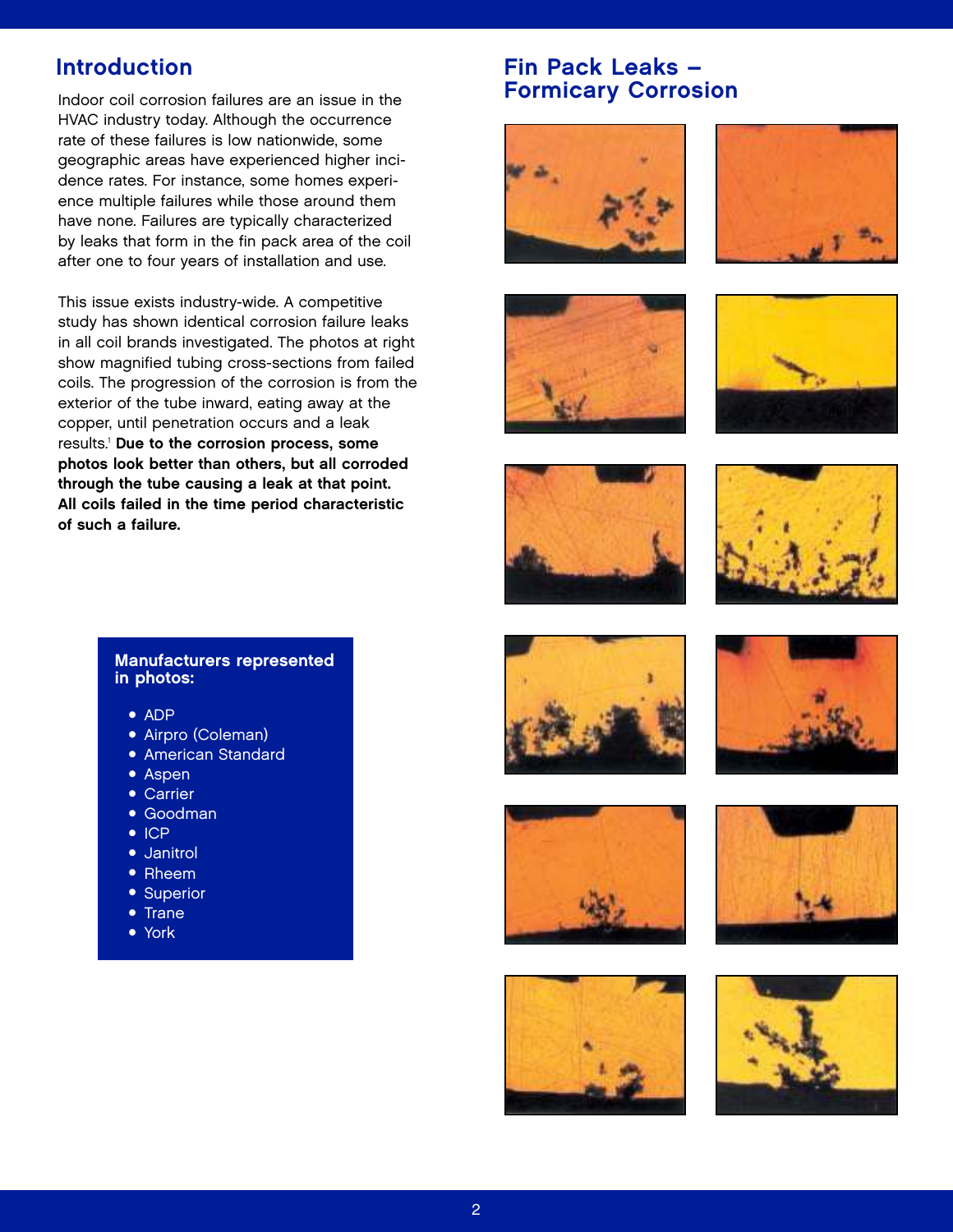## Corrosion Mechanisms

There are many potential causes of coil leaks in indoor coils, ranging from manufacturing or process-related defects to copper corrosion. Additionally, there are several different corrosion mechanisms that can affect copper tubing. The following discussion focuses on pitting corrosion failures of indoor coils.

There are two main forms of pitting corrosion found in indoor coils: (1) general pitting; and (2) formicary corrosion, sometimes called "ant's nest" corrosion.



3-D representation of corrosion through tube



Side view of leak



Cross-section showing portion of corrosion (leak)

The illustrations above depict the characteristics of the corrosion process: at top, how a single leak might perforate the copper tube; center, where that tube might be cross-sectioned; and bottom, how the final cross-sectioned piece would look magnified.



Fig. 1 General Pitting and Formicary Corrosion

General pitting corrosion is caused by aggressive anion attack on the copper tube. An anion is a negatively charged chemical species. Due to this negative charge, anions aggressively search for positively charged species called cations. Copper is an abundant source of cations. Large pits resembling bite marks characterize the footprint of general pitting. These pits can often be observed with the human eye. Chlorides are the most common source of the aggressive anions known to cause general pitting corrosion.

#### Common household substances that may contain chlorides include:<sup>1-3</sup>

- Aerosol sprays
- Carpeting
- Degreasing and detergent cleaners
- Dishwasher detergents
- Laundry bleach
- Fabric softeners
- Paint removers
- Tub and tile cleaners
- Vinyl fabrics
- Vinyl flooring
- Wallpaper

Formicary corrosion, on the other hand, appears as multiple tiny pinhole leaks at the surface of the copper tube that are not visible to the human eye. Upon microscopic examination, the formicary corrosion pits show networks of interconnecting tunnels through the copper wall, hence the association with ants' nests. The agents of attack involved in this corrosion mechanism are organic acids.



Fig. 2 Formicary Corrosion Tunneling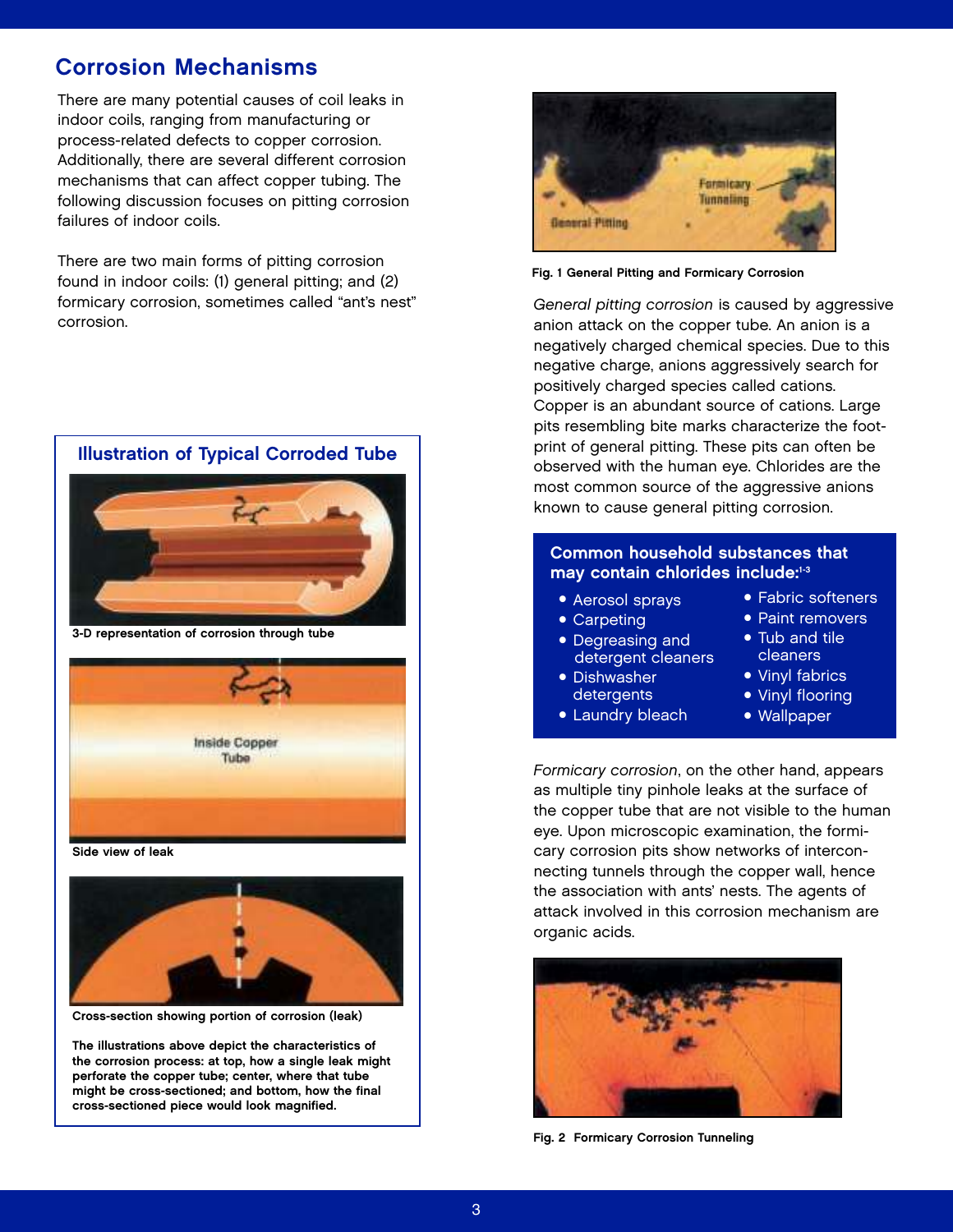There are many possible sources of organic acids, which are volatile organic compounds (VOCs), in both the coil application and coil production environment. The most common organic acids are formic and acetic acids. Formaldehyde can be converted to formic acid and then to formate in moisture. Acetic acid is converted to acetate in water. All of these compounds are aggressive to copper, resulting in the ant's nest corrosion footprint.

## Common household sources that may contain formic acid, formaldehyde, or formate include:1-7

- Building materials
	- Adhesives
	- Cabinets
- Paints (latex and oil based)
- Carpets
- Paneling - Particle boards

- Plywood

- Countertops
- Foam insulation
- Laminates
- Cosmetics
- Disinfectants and deodorizers
- Tobacco and wood smoke

# Typical household sources of acetic

- Building materials
	- Adhesives
	- Cabinets
- Particle boards
- Carpets
- Plywood - Silicone caulking
- Countertops
- Foam insulation - Wallboard - Wallpaper
- Laminates
- Paints (oil based)
- Cleaning solvents
- Vinegar

There are three conditions required for formicary corrosion to occur:<sup>7</sup>

- The presence of oxygen
- The presence of a chemically corrosive agent (organic acid)
- The presence of moisture

If multiple corrosive agents are present, the result will be multiple corrosion footprints, as depicted in Fig. 1 (page 3), which shows both general pitting and formicary corrosion.

# Research Findings

## Environmental Factors

The fact that many manufacturers are experiencing identical failures shows that external environmental factors are playing a role. While each manufacturer has a different assembly process and multiple sources of raw materials, a chemical analysis of materials used can identify the presence of corrosive agents.

Carrier has scrubbed its manufacturing processes, materials and environment, including all oils and lubricants, to ensure corrosive agents are not present in the production environment.

While the potential sources of agents that can cause pitting corrosion in indoor coils are numerous, there is increasing evidence showing the home environment to be a primary contributor to coil corrosion. The trend in home construction is to improve energy efficiency by making homes "tighter." This decreased ventilation results in higher concentration levels of indoor contaminants. In addition, environmental refrigerant mandates now heighten the awareness that all leaks be located and repaired.

There is increasing evidence showing<br>acid or acetate include:<sup>17</sup> There is increasing evidence showing the home environment to be a primary contributor to coil corrosion.

# Research Study

A recent study was conducted to measure the volatile organic compound concentrations and emission rates in new manufactured and sitebuilt houses.<sup>8</sup> The E.O. Lawrence Berkeley National Laboratory performed this research with the support of the U.S. Department of Energy.

This study shows that many materials used in the construction of new houses emit VOCs, including formaldehyde. Plywood, engineered wood products such as flooring and cabinetry, latex paint, and sheet vinyl flooring have been identified as major sources for these compounds. Measurements of acetic acid, formaldehyde, and acetaldehyde concentrations taken inside homes in this study were significantly higher than levels measured outside the homes. These elevated

- 
- - Paneling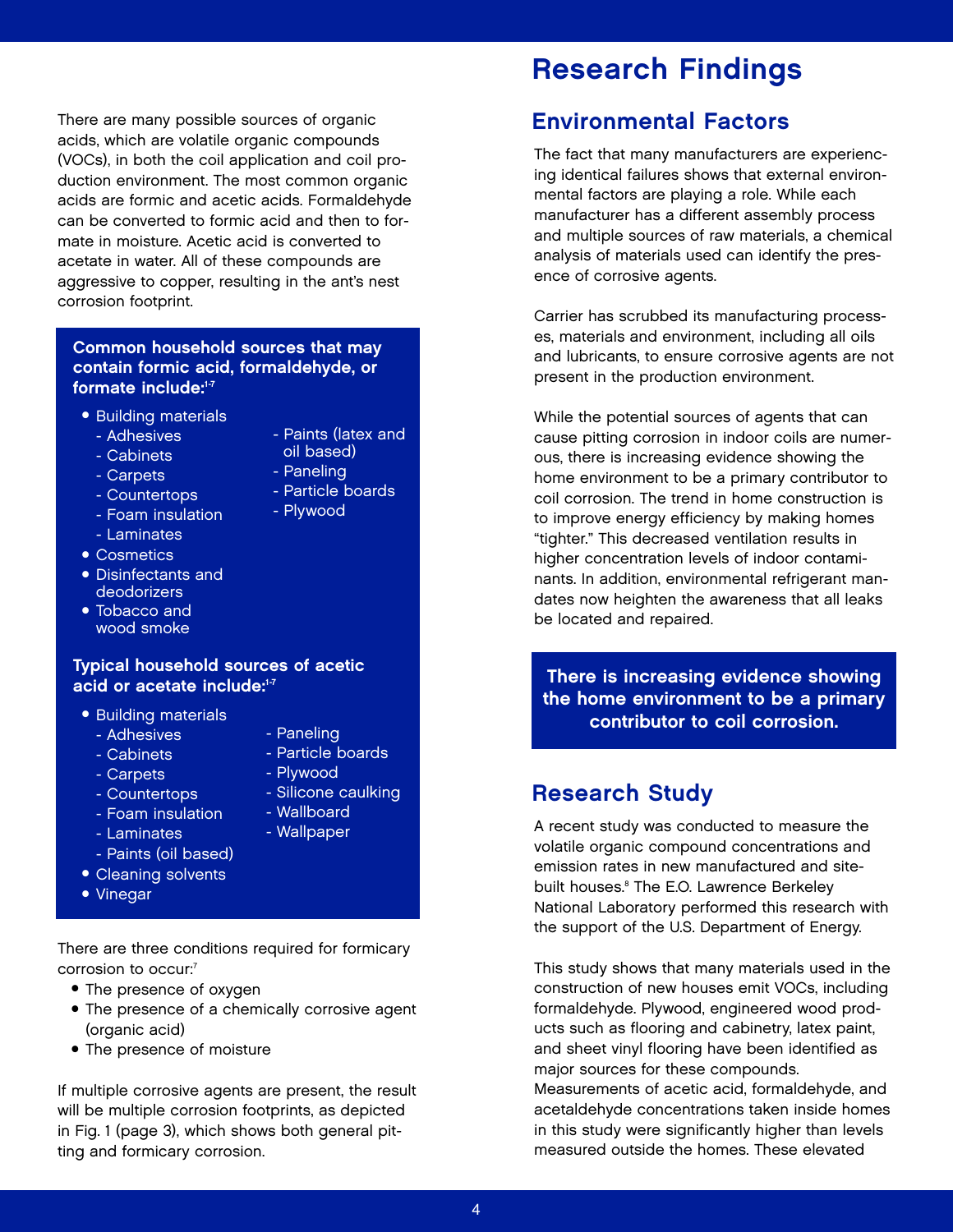emission rates were seen to persist over a period of at least nine months while these homes were being studied. In fact, the measured levels of acetic acid increased during the study.

Another study specifically investigated the emission rates of wooden products in test chambers.<sup>9</sup> This testing supports the theory that wood is a source of organic acids, especially formic and acetic acids.

In addition, building materials, including woods and furniture, are generally the main sources of volatile organic compounds in the indoor environment.

As part of Carrier's efforts to research this problem, coil condensate sampling was performed at coil failure sites. The analysis of these samples confirmed the presence of significant levels of formate and acetate in the household environments. These samples were collected just prior to coil replacement and immediately after the coils were replaced. Additional samples were then taken at some sites during follow-up assessments a month later.

The following chart shows the average trend of acetate and formate levels from 13 sites located in the Houston, Mobile, St. Louis, Indianapolis and Memphis areas. The levels are elevated prior to coil replacement. When condensate is drawn immediately from the new coil, the levels decrease dramatically. Finally, after a short period of operation, the levels return to previously elevated levels. These measurements are also an indication that the corrosive agents are not tied to the new replacement coils because the condensate samples drawn directly off the new coils show decreased levels of acetate and formate. After the coil has been installed for a period of time, the levels of these agents once again reflect the operating environment of the coil. Identifying the sources of agents that cause **Condensate Analysis Condensate Analysis these failures is certainly a step toward resolving** this problem.

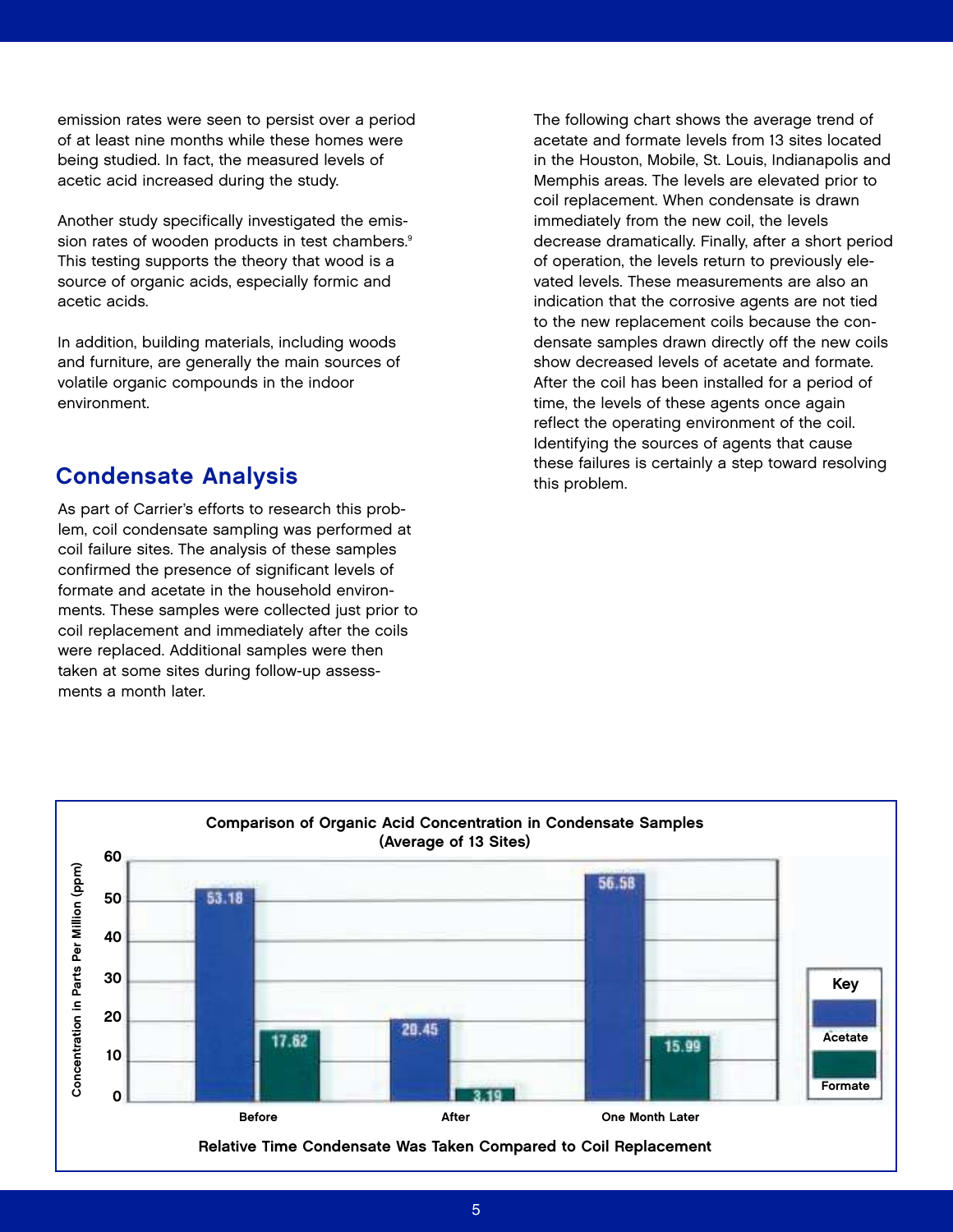## **Conclusions**

There is increasing evidence linking the primary cause of indoor coil leak failures to agents present in the household environment. Significant levels of corrosive agents known to cause these failures have been quantified in indoor condensate sampling during recent studies. The trend toward decreased home ventilation rates likely contributes to the elevated levels of indoor contaminants. In addition, increased environmental awareness to identify and fix refrigerant leaks will continue to focus attention on these indoor coil failures as an industry issue.

Carrier has conducted extensive field and laboratory testing and research efforts to identify an effective method of preventing coil failures caused by agents in the household environment.

## The Carrier Solution

Today, Carrier Corporation is proud to announce a product enhancement consisting of tin coating the copper hairpins in evaporator coils. No other manufacturer in the industry presently has an acceptable solution to the Indoor Coil Corrosion issue, making Carrier again Number 1 in technology leadership.

Because formicary corrosion is not a national phenomenon, these new coil products will be available under separate model numbers on a "build to order" basis.

Note that not only will there be a split system line of residential coils, but there will also be Tin-Plated Copper Coils available for the Small Package Product (SPP) offerings. RCD will also have Tin-Plated Copper Coil – replacement coils for past SPP products now installed in the field.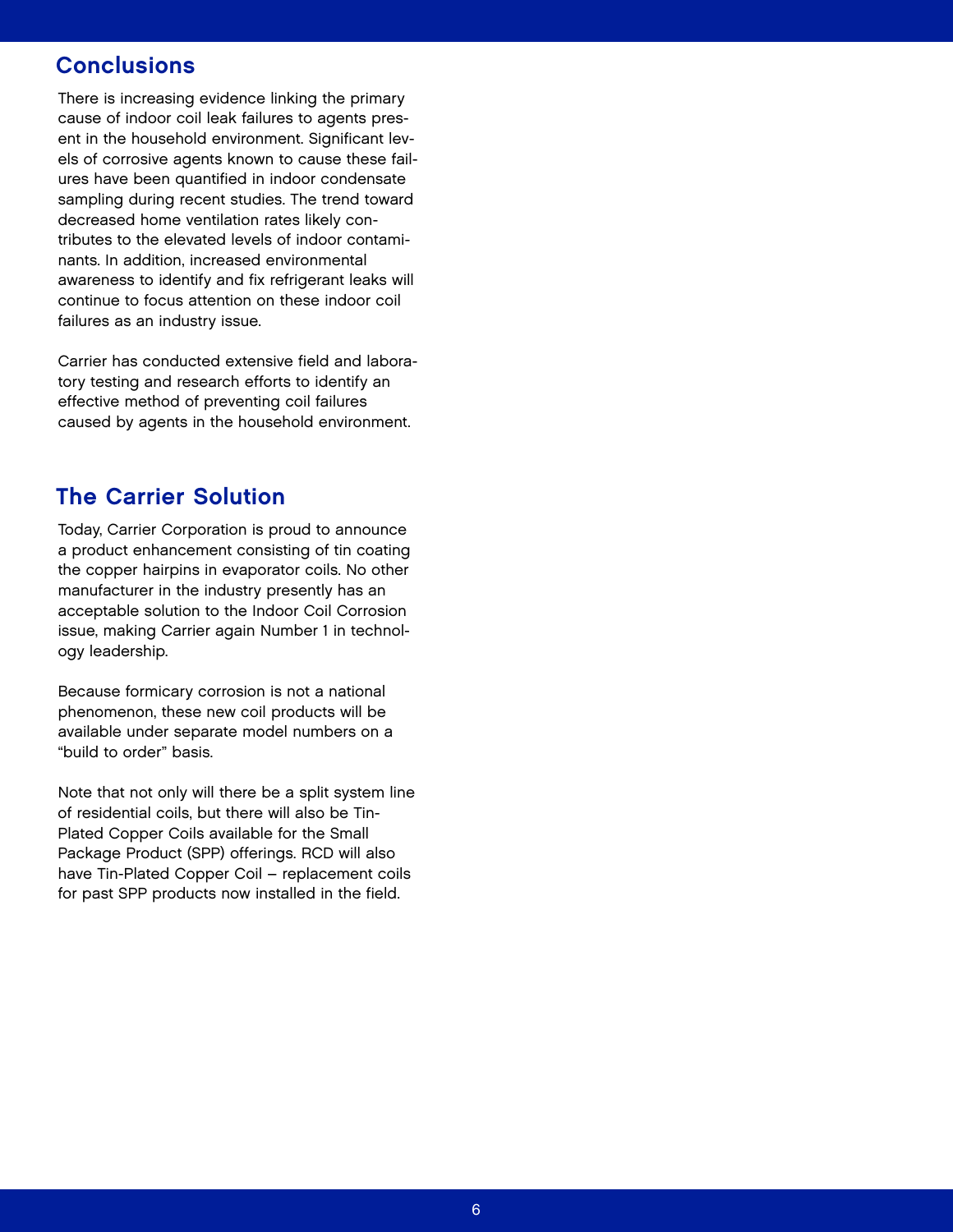## **References**

- 1. G. Tetley, M. Heidenreich and K. Smith, "The Basics of Formicary Corrosion," The Air Conditioning, Heating & Refrigeration News, March 30, 1998, pp. 5-6.
- 2. T. Fairley and S. Gislason, M.D., "Handbook of Indoor Environments - Materials and Their Chemicals," http://www.nutramed.com/environment/handbook-materials.htm, pp. 1-8.
- 3. http://www.lifekind.com/glossary.htm#f
- 4. T. Notoya, "Localized Corrosion in Copper Tubes by Volatile Organic Substance," Journal of University of Science and Technology Beijing, Vol. 6 (1999), No. 2, p. 131.
- 5. R. S. Lenox and P. A. Hough, "Minimizing Corrosion of Copper Tubing Used in Refrigeration Systems," ASHRAE Journal, November 1995, pp. 52-56.
- 6. T. Notoya, "Ant Nest Corrosion in Copper Tubing," Corrosion Engineering, Volume 39, Number 6, p. 361.
- 7. P. Elliott and R. Corbett, "Ant Nest Corrosion–Exploring the Labyrinth," Corrosion 99, Paper No. 342, p. 2.
- 8. A. T. Hodgson, A. F. Rudd, D. Beal and S. Chandra, "Volatile Organic Compound Concentrations and Emission Rates in New Manufactured and Site-Built Houses," Indoor Air 2000, in press, ISSN 0905-6947.
- 9. S. Lange, O. Wilke, D. Broedner, and O. Jann, "Measuring the Emission Behavior of Organic Acids From Wooden Products in Test Chambers," Indoor Air 99; Volume 5.